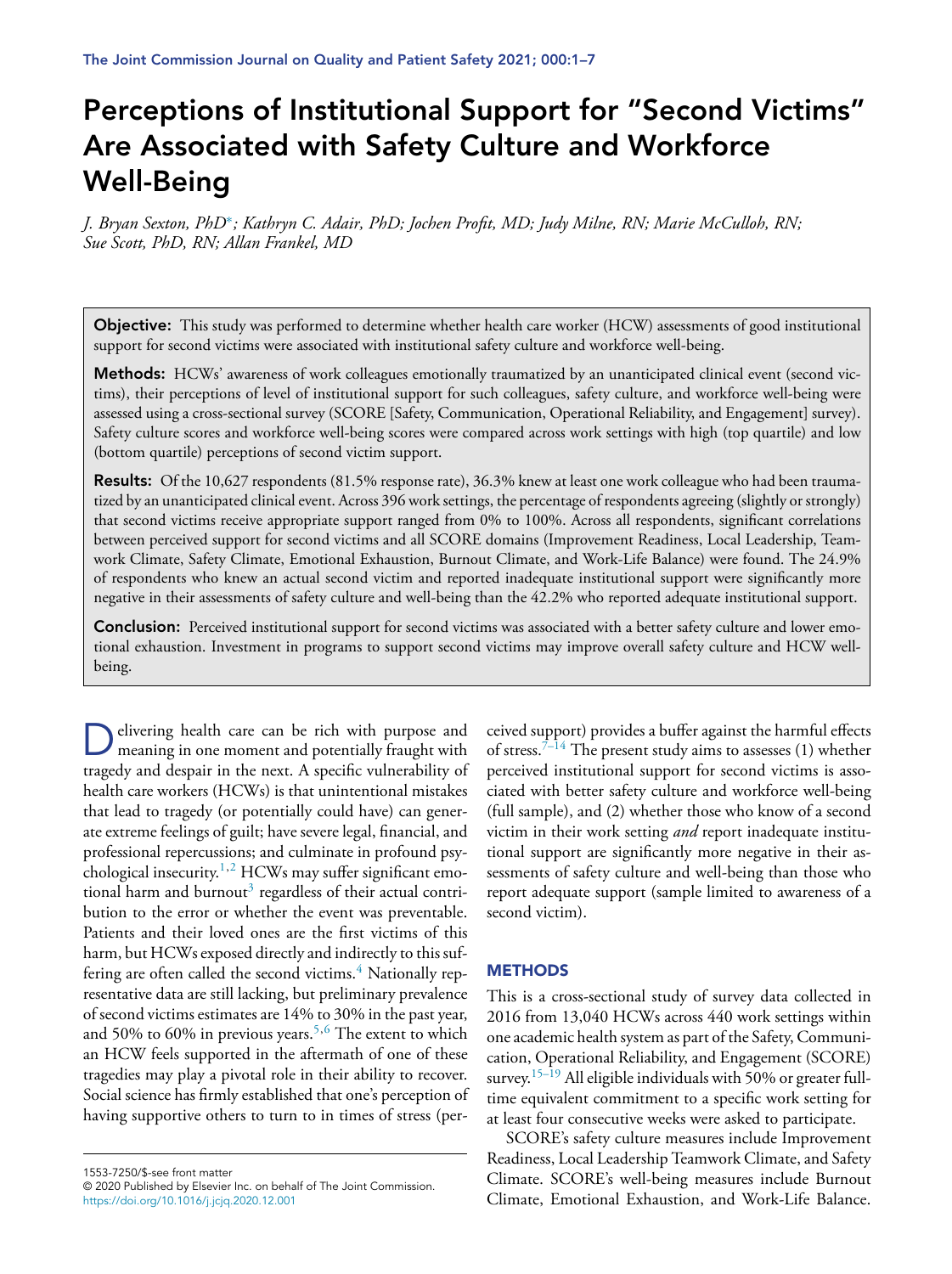SCORE uses a five-point Likert scale ranging from Disagree Strongly (1) to Agree Strongly (5), and includes a Not Applicable response option. Perceptions of second victim support and awareness of second victims were assessed using the following two items on the same five-point Likert scale:

- 1. Individuals emotionally traumatized by an unanticipated clinical event *within my work setting* receive appropriate support from this health system.
- 2. I am aware of at least one colleague *within my work setting* who has been emotionally traumatized by an unanticipated clinical event.

Item 2 (awareness of an emotionally traumatized colleague) was dichotomized by agreement vs. disagreement with the item (individuals with neutral or "not applicable" responses were not included). The items were created by our patient safety officers in collaboration with our second victim committee, piloted with our patient safety associates, and revised based on feedback. Given growing concern over the term *second victim*, [20](#page-5-0) it was not used in the survey. Also, items were carefully phrased to avoid asking respondents if they personally had been emotionally traumatized due to concerns of stigma, shame, anxiety, and fear, $21$  which might lead to underreporting. Instead, the item asked if they were aware of this issue for at least one colleague.

A first set of analyses included all respondents (that is, not limited to only those aware of an emotionally traumatized colleague in question 2). It is possible that mere awareness of institutional support for second victims in general could have the same stress buffering and safety culture promoting effect. Work settings were divided into quartiles based on agreement to the first question, which assessed support. Independent groups *t*-tests were used to compare the first and fourth quartiles of perceived support across the SCORE domains of safety culture and workforce wellbeing.

A second set of analyses, primarily reported in the appendices (available in online article), mirror the analyses reported here, but only for individuals who reported being aware of a traumatized colleague in question 2. Next, separate sets of Pearson correlations were run between perceived support and the SCORE domains for those who were and were not aware of a second victim. Fisher's *r* to *z* transformations were used to test whether the correlations were significantly different by awareness (or not) of a second victim. This study was approved by the Duke University Health System Institutional Review Board (IRB Pro00083427).

# **RESULTS**

#### **Respondents**

Electronic surveys were returned by 10,627 of 13,040 possible survey respondents (overall response rate 81.5%). Work settings with 5 or more respondents and a response rate of at least 40% were included in the aggregated analyses (that

is, domain level correlations), resulting in a sample of 396 work settings (90.0%). [Table](#page-2-0) 1 presents respondent demographics and descriptive results. The top three respondent groups were registered nurses (31.7%; *n* = 3,367), attending physicians (9.7%; *n* = 1,036), and technologists (8.2%;  $n = 869$ ). A subset of respondents  $(3.2\%)$  did not identify with any of the listed HCW roles. Respondents were predominantly day-shift workers (68.1%), with diversity in years of experience, specialty, and shift length. Missing data for each of the items ranged from 0.9% to 3.2%. See [Table](#page-2-0) 1 and Supplemental Figure 1 for details on awareness of trauma and perceived institutional support by role across the entire sample  $(N = 10,627,396)$  work settings).

# **Institutional Support Across Work Settings**

To account for nesting of HCWs within work settings, we aggregated percentage agreement by work setting to the perceived institutional support item. Across 396 work settings, the percentage of respondents agreeing (slightly or strongly) that second victims receive appropriate institutional support ranged from 0% to 100% [\(Figures](#page-3-0) 1 and [2\)](#page-3-0). Mean percentage agreement by perceived institutional support quartile was as follows: fourth is 11.0% (0% to 21.7%), third is 26.4% (21.8% to 31.3%), second is 36.5% (31.4% to 41.7%), first is 55.9% (41.8% to 100%). Six of the seven SCORE domains (Improvement Readiness, Local Leadership, Teamwork Climate, Safety Climate, Emotional Exhaustion, and Burnout Climate) were significantly different when comparing the work settings in the first and fourth quartiles for appropriate institutional support (see [Figures](#page-3-0) 1 and [2\)](#page-3-0). Work-Life Balance was the exception. Spearman correlations were run between percentage agreement scores to the institutional support item and the seven outcome domains. All correlations were significant at *p* < 0.05 [\(Table](#page-4-0) 2).

#### **Institutional Support by Role**

Agreement that institutional support was adequate [\(Table](#page-2-0) 1) ranged from 56.7% of administrators/managers/supervisors, to 41.2% of attendings, and 31.2% of nurses. Because research has shown that leaders frequently have a higher opinion of the support and safety culture than frontline workers do,  $22$  we analyzed perceptions of support by role for the top and bottom work setting quartiles. In the top quartile 71.0% of managers agreed that there was adequate support, whereas 36.4% agreed in the bottom quartile. In comparison, 47.7% of nurses in the top quartile agreed that there was adequate support, compared to 13.4% in the bottom quartile.

Among respondents aware of a second victim (see Supplemental Figure 2), leadership (administrator/ manager/supervisor) is most likely to agree(90.7%) that the institution provides appropriate support, which is twice as high as responses from advance practice providers (45.2%), and clinical social workers/case managers (46.7%).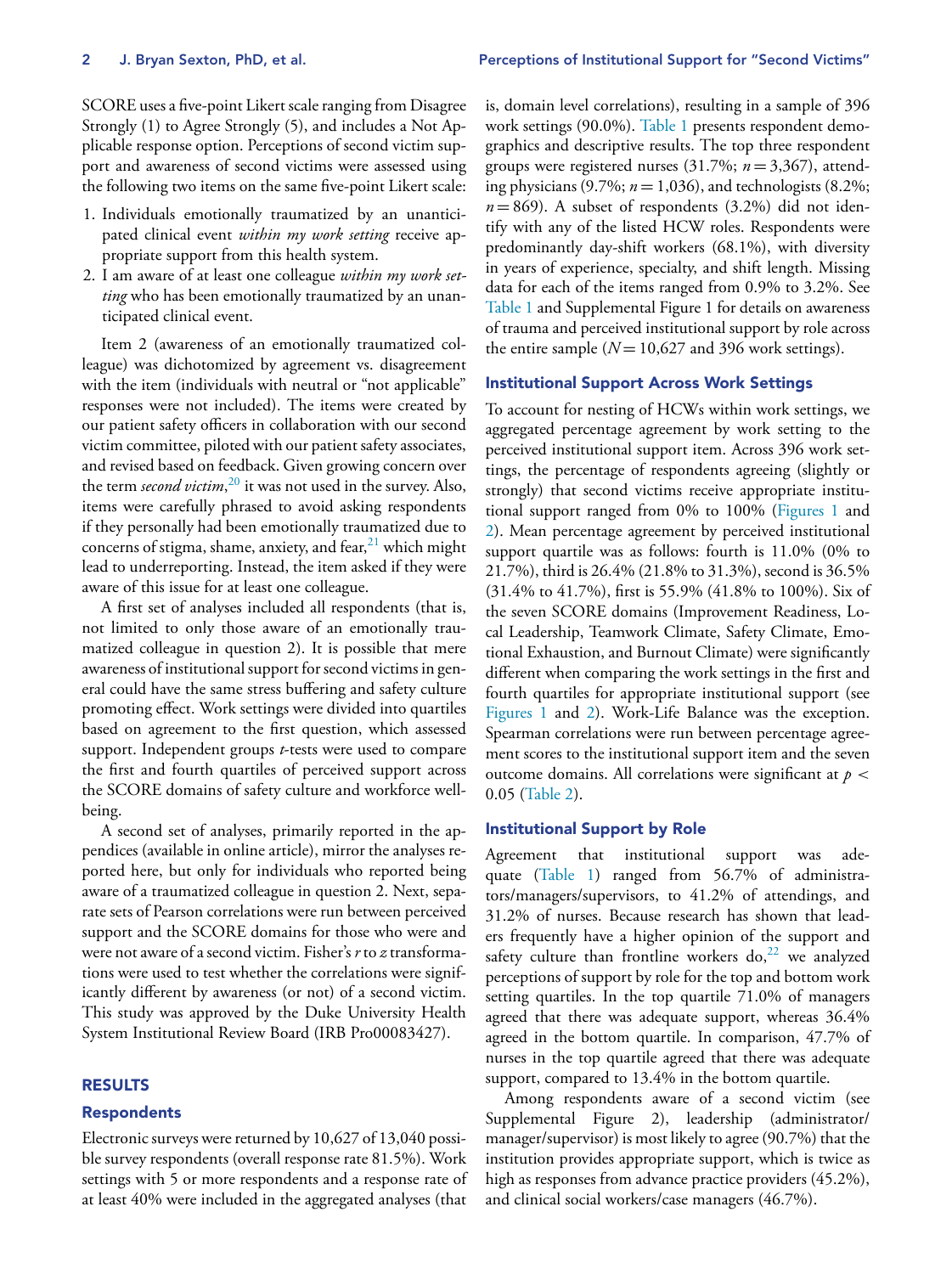# <span id="page-2-0"></span>**Table 1. Respondent Demographics**

| Health Care Worker Role                                | n              | % of Total  | % Agree Aware of<br>Second Victims | % Agree Second Victims<br>Receive Support from Institution |
|--------------------------------------------------------|----------------|-------------|------------------------------------|------------------------------------------------------------|
| <b>Registered Nurse</b>                                | 3,367          | 31.7        | 43.5                               | 31.2                                                       |
| Attending/Staff Physician                              | 1,036          | 9.7         | 44.7                               | 41.2                                                       |
| Technologist (for example, Surgical, Lab, Radiology)   | 869            | 8.2         | 24.0                               | 25.1                                                       |
| Other                                                  | 689            | 6.5         | 22.2                               | 30.1                                                       |
| Technician (Patient Care, Surgical, Lab,               | 567            | 5.3         | 22.7                               | 28.9                                                       |
| Electrocardiograph, Radiology)                         |                |             |                                    |                                                            |
| Administrative Support (Administrative Assistant, Unit | 542            | 5.1         | 20.7                               | 27.1                                                       |
| Coordinator, etc)                                      |                |             |                                    |                                                            |
| Advanced Practice Provider (Physician Assistant, Nurse | 503            | 4.7         | 42.9                               | 24.1                                                       |
| Practitioner, Certified Registered Nurse Anesthetist)  |                |             |                                    |                                                            |
| Clinical Support (Certified Medical Assistant,         | 500            | 4.7         | 21.0                               | 31.8                                                       |
| Emergency Medical Technician, etc.)                    |                |             |                                    |                                                            |
| Nurse's Aide                                           | 489            | 4.6         | 31.0                               | 34.2                                                       |
| Therapist (Respiratory, Physical, Occupational,        | 462            | 4.3         | 34.6                               | 35.4                                                       |
| Speech)                                                |                |             |                                    |                                                            |
| Administrator/Manager/Supervisor                       | 388            | 3.7         | 23.6                               | 56.7                                                       |
| Resident Physician                                     | 275            | 2.6         | 62.0                               | 45.2                                                       |
| Pharmacist                                             | 198            | 1.9         | 24.2                               | 30.3                                                       |
| Fellow Physician                                       | 157            | 1.5         | 44.3                               | 35.5                                                       |
| Clinical Social Worker/Case Manager                    | 130            | 1.2         | 50.5                               | 30.7                                                       |
| Dietitian/Nutritionist                                 | 51             | 0.5         | 25.0                               | 23.1                                                       |
| <b>Environmental Services</b>                          | 41             | 0.4         | 16.2                               | 17.1                                                       |
| Psychologists                                          | 20             | 0.2         | 15.8                               | 46.2                                                       |
| Missing                                                | 343            | 3.2         | 44.3                               | 34.9                                                       |
| Shift                                                  |                |             |                                    |                                                            |
| Days                                                   | 7,235          | 68.1        | 32.4                               | 33.2                                                       |
| Nights                                                 | 1,269          | 11.9        | 41.5                               | 30.6                                                       |
| Swing                                                  | 1,000          | 9.4         | 46.5                               | 32.4                                                       |
| Other                                                  | 946            | 8.9         | 46.3                               | 32.8                                                       |
| Missing                                                | 177            | 1.7         | 42.5                               | 27.9                                                       |
| <b>Shift Length</b>                                    |                |             |                                    |                                                            |
| 8 hours                                                | 4,320<br>1,402 | 40.7        | 24.2                               | 31.7<br>32.4                                               |
| 10 hours                                               | 3,482          | 13.2        | 36.6                               |                                                            |
| 12 hours<br>Flex                                       | 321            | 32.8<br>3.0 | 46.2<br>46.5                       | 32.4<br>39.4                                               |
| Other                                                  | 941            |             | 44.4                               | 36.2                                                       |
| Missing                                                | 161            | 8.9<br>1.5  | 44.0                               | 30.4                                                       |
| <b>Years in Specialty</b>                              |                |             |                                    |                                                            |
| $< 6$ months                                           | 404            | 3.8         | 25.0                               | 28.1                                                       |
| 6-11 months                                            | 877            | 8.3         | 30.4                               | 32.7                                                       |
| $1-2$ years                                            | 1,264          | 11.9        | 35.1                               | 32.6                                                       |
| 3-4 years                                              | 1,410          | 13.3        | 41.6                               | 30.6                                                       |
| 5-10 years                                             | 2,423          | 22.8        | 35.9                               | 30.6                                                       |
| 11-20 years                                            | 2,184          | 20.6        | 37.8                               | 34.7                                                       |
| $\geq$ 21 years                                        | 1,974          | 18.6        | 36.6                               | 34.9                                                       |
| Missing                                                | 91             | 0.9         | 34.8                               | 42.1                                                       |
| <b>Total</b>                                           | 10,627         | 100%        |                                    |                                                            |
|                                                        |                |             |                                    |                                                            |

# **Awareness of Second Victims and Institutional Support**

The percentage of HCWs who reported being aware of at least one colleague (second victim) in their work setting who has been emotionally traumatized by an unanticipated clinical event was 36.3%. Those who knew someone with emotional trauma and reported inadequate institutional support (24.9%) were statistically significantly more negative in their assessments of safety culture and well-being than those who reported adequate institutional support (42.2%). (See Supplemental Figure 2.)

In comparing respondents who knew a second victim, relative to those who didn't, the relationships between perceived support and safety culture and well-being were approximately twice as strong (for example, Emotional Exhaustion domain: for those aware of a second victim:  $r = -0.335$ ,  $p < 0.001$ ; for those unaware of a second victim:  $r = -0.115$ ,  $p < 0.001$ ). Fischer's  $r$  to  $z$  transformations of the correlations were all statistically significant  $(p < 0.001)$ , indicating that the correlations between perception of support for second victims and the SCORE domains are significantly stronger for those who were aware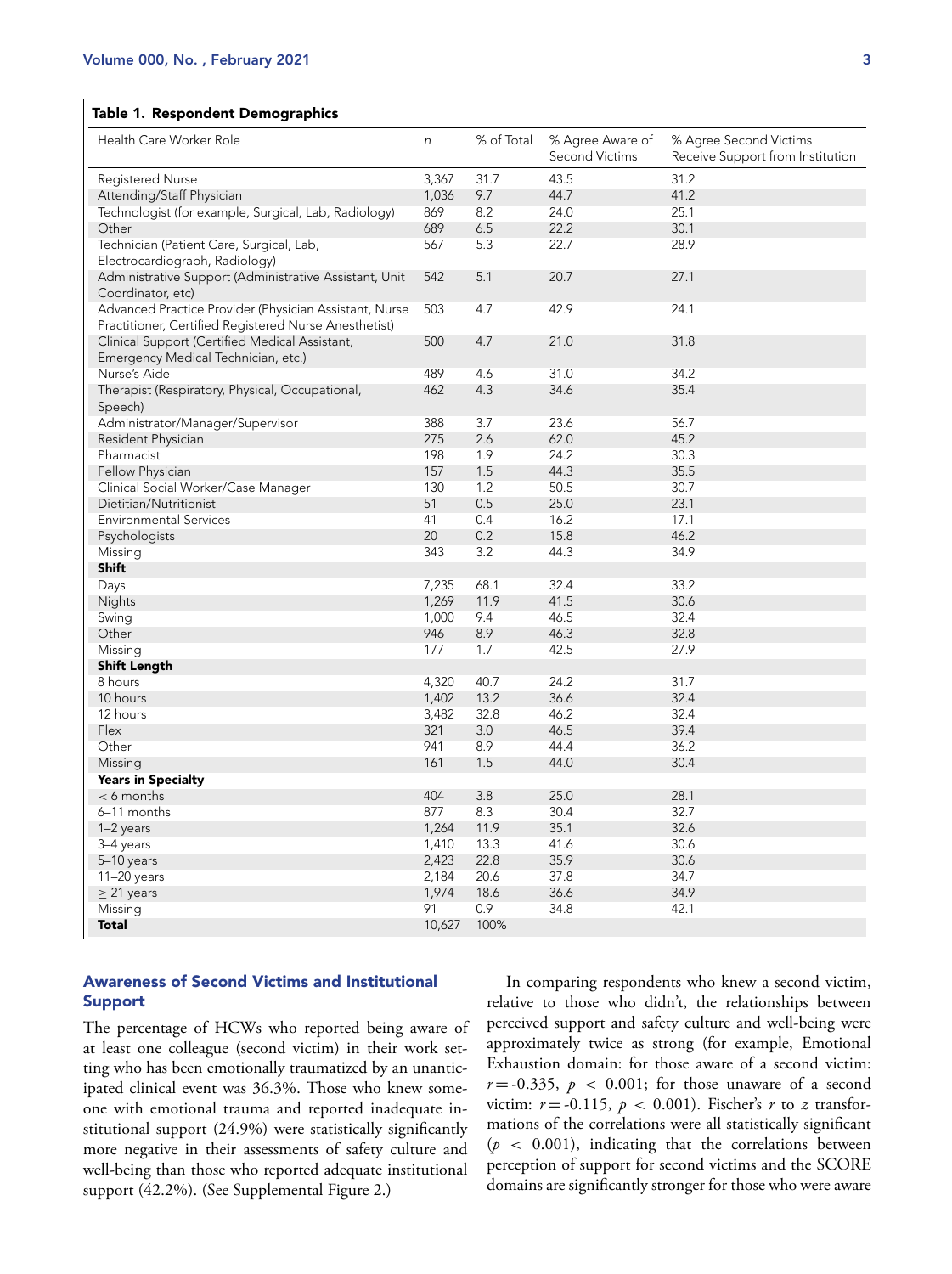<span id="page-3-0"></span>

# **Quartile Distribution of Support for Second Victims**





# **SCORE Domains by Quartile**

**Figure 2:** Shown here are SCORE domains by quartile of % agreement that second victims receive appropriate support from this health system. All respondents are included in the above figures and analyses (that is, this was not limited to those who reported awareness of a second victim).

of second victims, compared to those who were not. (See Supplemental Table 1.)

# **DISCUSSION**

Given that perceived support buffers against the harmful effects of stress in general, $7-14$  it follows that perceived institutional support for second victims may do the same for HCWs' perceptions of safety culture and workplace wellbeing. One out of four HCWs in this study did not perceive adequate support from their institution, and this was significantly associated with overall assessments of safety culture. Perceiving adequate institutional support after a colleague experiences an adverse event is linked to robust differences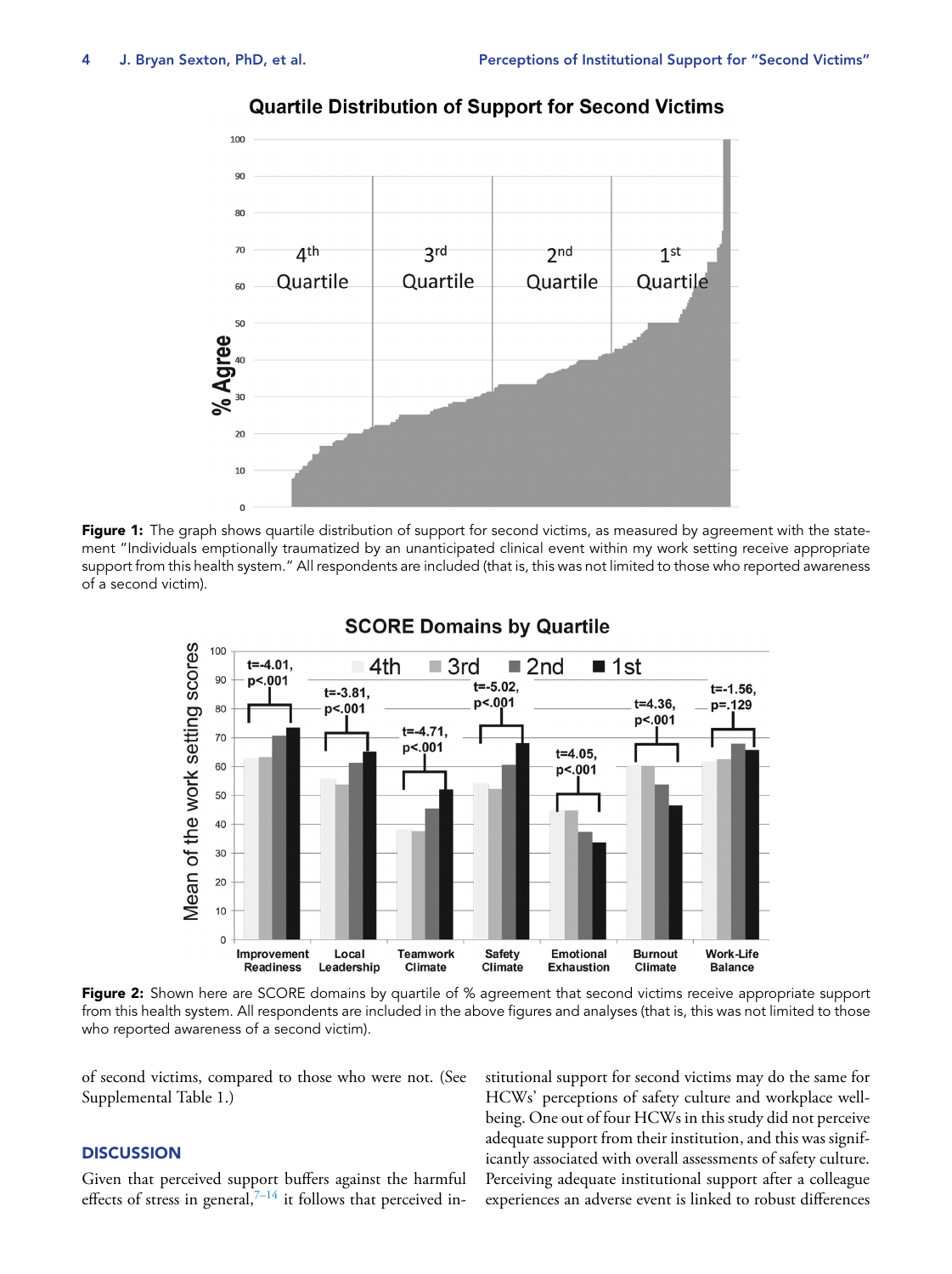| Table 2. Correlation Matrix for Perceptions of Institutional Support and Safety Culture and Well-Being Domains<br>at the Work Setting Level* |                      |        |       |          |  |  |
|----------------------------------------------------------------------------------------------------------------------------------------------|----------------------|--------|-------|----------|--|--|
| Variable                                                                                                                                     |                      |        |       | $\Delta$ |  |  |
| 1. Adequate Institutional Support                                                                                                            |                      |        |       |          |  |  |
| 2. Improvement Readiness                                                                                                                     | $0.251$ <sup>t</sup> | (.92)  |       |          |  |  |
| 3. Local Leadership                                                                                                                          | 0.233                | 0 727† | (.94) |          |  |  |

<span id="page-4-0"></span>**Table 2. Correlation Matrix for Perceptions of Institutional Support and Safety Culture and Well-Being Domains**

7. Burnout Climate -0.220† -0.642† -0.527† -0.661† -0.685† 0.813† **(.90)** 8. Work-Life Balance 0.106‡ 0.405† 0.367† 0.367† 0.424† -0.545† -0.527† **(.83)** ∗ All respondents across 396 work settimgs are included (that is, this was not limited to those who reported awareness of a second victim). Correlations use percent positive (agreement) scores at the work setting level. Cronbach's alpha for each domain are included in the diagonal in bold, calculated at the individual respondent level,  $N = 10,627$ .

 $^{\dagger}$  p  $< 0.01$ .

 ${}^{\ddagger}$  p < 0.05.

in six of seven domains of safety culture and workforce wellbeing. Although these data are correlational in nature, it is possible that perceptions of poor institutional support for second victims could have a detrimental ripple effect on the culture inside and outside that work setting.

4. Teamwork Climate 0.258† 0.661† 0.607† **(.76)**

5. Safety Climate 0.271† 0.756† 0.706† 0.733† **(.87)**

6. Emotional Exhaustion -0.231† -0.690† -0.567† -0.636† -0.656† **(.92)**

We found the same pattern of results for the full sample broken into perceived support quartiles [\(Figures](#page-3-0) 1 and [2\)](#page-3-0), as we did when we analyzed at the individual level and dichotomized perceived support (percent agree vs. disagree; Supplemental Figure 2). The most pronounced results were for the subset of respondents who reported being aware of a second victim in their work setting (Supplemental Figure 2, Supplemental Table 1). Leaders (administrator/manager/supervisor; [Table](#page-2-0) 1) perceived more institutional support than any other HCW role and likely need better data and better insight into how supporting second victims is part of their role.

These results are consistent with previous research demonstrating a link between safety culture and staff distress from the second victim phenomenon in a sample of 144 nurses<sup>[23](#page-6-0)</sup> using a 29-item survey.<sup>[24](#page-6-0)</sup> Here we extend this line of research using one carefully phrased item that can be added to any safety culture or employee engagement assessment. This item can help leaders see where there are gaps in perceived support and pinpoint where to direct resources and communications. For example, if an organization has a strong second victim support structure, but it is not well known, this survey item would reveal that communication efforts are necessary. After it is communicated, well-being and safety culture might improve.

With the exception of Work-Life Balance, all SCORE domains of perceived institutional support for second victims were significantly different for first and fourth quartiles. Specifically, perceiving adequate vs. inadequate second victim support was associated with Improvement Readiness, Local Leadership, Teamwork Climate, Safety Climate, Emotional Exhaustion, and Burnout Climate. The two lowest quartiles of second victim support (bottom 50% of work settings) for perceptions of support appear very similar across SCORE domains and very different from the top two quartiles. In prior work, we've found a threshold of 60% agreement in work settings to meaningfully reflect safety culture.[25](#page-6-0) Perhaps the differences in the lowest and highest quartiles are approximating the 60% agreement threshold that we have seen elsewhere, $^{25}$  $^{25}$  $^{25}$  providing additional protection for work settings in the highest quartiles (akin to psychological herd immunity).

We relied on participants' subjective sense of "adequate support from the health system," and their colleagues' "emotional trauma following from an unanticipated clinical event," both of which are in the eye of the beholder. This study did not actually clarify what respondents expected, desired, or observed in terms of support. This phrasing allows the items to be used in any health care work setting. Anecdotally, from our work with second victims, patient safety experts, and hospital leaders, we find that most people view "receiving support" to mean that someone (1) approached the second victim and acknowledged that they may have been affected by the event, (2) talked to this individual with openness and kindness about the event, and (3) suggested other support mechanisms, including institutional resources for second victims (for example, employee assistance program). We acknowledge that there is a variety of ways to provide support, and institutions may use these and/or other approaches.

#### **Limitations**

This study is limited by its use of self-reported data, which are at risk for response, selection, and social desirability biases. The good psychometric results for SCORE, as well as the high response rate, help to buffer against some of these biases. A further limitation is that the items used to assess prevalence and institutional support were created for this study and have not been used before. Until this study,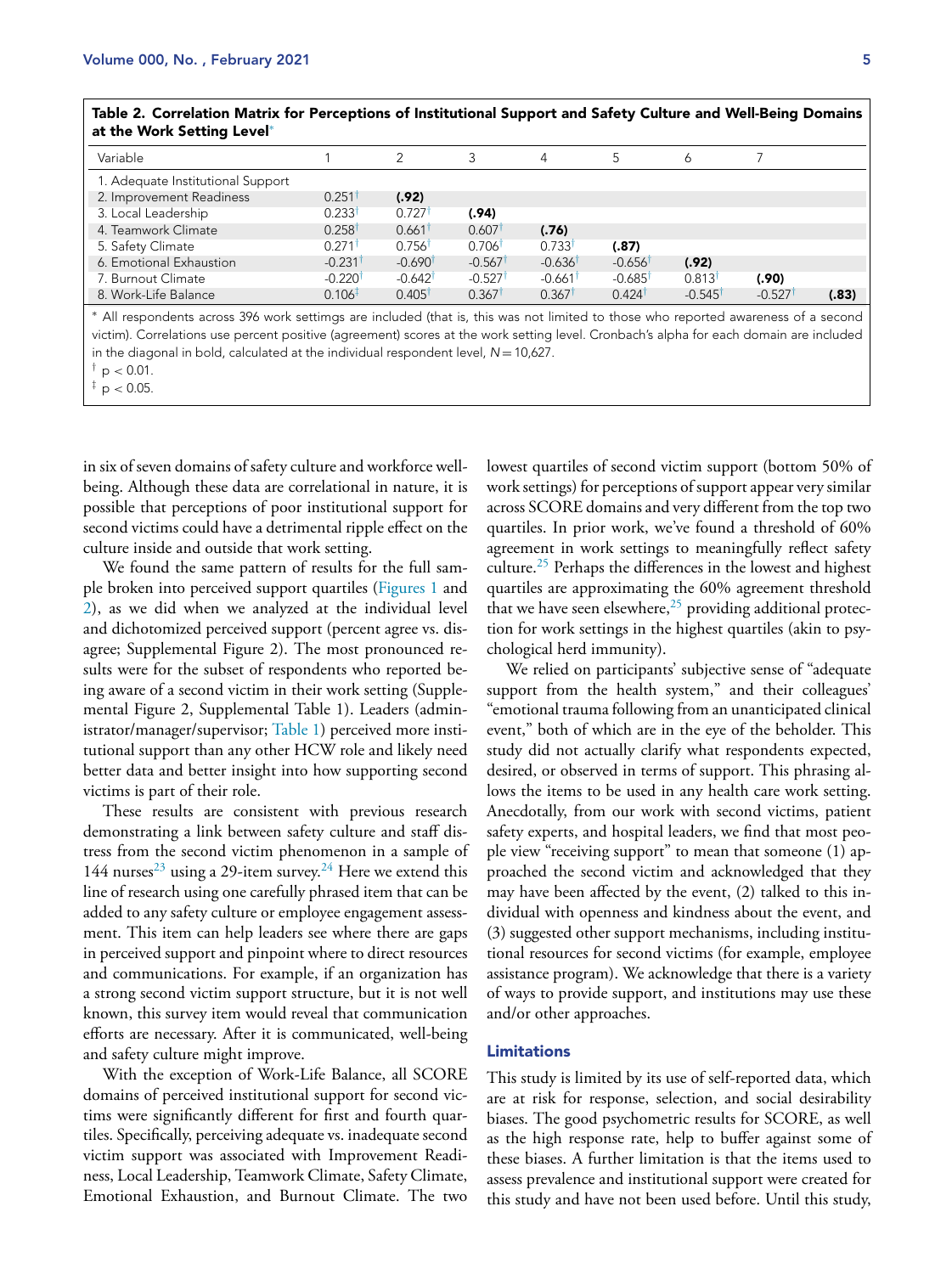no benchmarking data were available. Careful wording allowed respondents to answer without admitting that they were the second victims, which likely inflated rates of prevalence due to multiple respondents referring to the same individual in their work setting. However, the advantage of this phrasing allows perceptions of support from the institution (and specifically the work setting) to be directly assessed and linked to safety culture, again, without admitting that the respondent was the one traumatized. Another limitation is that these data reflect a large academic health system, so broad generalizability is not known.

# **CONCLUSION**

Perceived institutional support for second victims was associated with a better safety culture and lower emotional exhaustion in a large sample of health care workers. These robust associations of feeling supported by the mothership and all of the safety culture and workforce well-being scales suggest that investment in programs to support second victims may enhance overall safety culture and HCW wellbeing.

**Funding.** This work was supported by the Eunice Kennedy Shriver National Institute of Child Health and Human [Development](https://doi.org/10.13039/100009633) (R01 HD084679- 01).

**Conflicts of Interest.** All authors report no conflicts of interest.

# **SUPPLEMENTARY MATERIALS**

Supplementary material associated with this article can be found, in the online version, at [doi:10.1016/j.jcjq.2020.12.](https://doi.org/10.1016/j.jcjq.2020.12.001) 001.

**J. Bryan Sexton, PhD**, is Associate Professor, Department of Psychiatry, Duke University School of Medicine, and Director, Duke Center for Healthcare Safety and Quality, Duke University Health System, Durham, North Carolina. **Kathryn C. Adair, PhD**, is Assistant Director, Duke Center for Healthcare Safety and Quality. **Jochen Profit, MD**, is Associate Professor, Perinatal Epidemiology and Health Outcomes Research Unit, Division of Neonatology, Department of Pediatrics, Stanford University School of Medicine, and Lucile Packard Children's Hospital, Palo Alto, California. **Judy Milne, RN**, is Patient Safety Officer, Duke University Health System. **Marie McCulloh, RN**, is Patient Safety Officer, Duke University Health System. **Sue Scott, PhD, RN**, is Nurse Scientist, University of Missouri Health Care, Columbia, Missouri. **Allan Frankel, MD**, is Chief Executive Officer, Safe & Reliable Health Care, Evergreen, Colorado. Please address correspondence to J. Bryan Sexton, [bryan.sexton@duke.edu.](mailto:bryan.sexton@duke.edu)

#### **REFERENCES**

1. Agency for Healthcare Research and Quality, Patient Safety Network. Cases and Commentaries: Speaking Up for Patient Safety: What They Don't Tell You in Training About Feedback and Burnout. Frankel AS, Adair KC, Sexton JB. Jun 2019. Accessed Dec 17, 2020, https://psnet.ahrq.gov/web-mm/ [speaking-patient-safety-what-they-dont-tell-you-training](https://psnet.ahrq.gov/web-mm/speaking-patient-safety-what-they-dont-tell-you-training-about-feedback-and-burnout)about-feedback-and-burnout.

#### <span id="page-5-0"></span>**6 J. Bryan Sexton, PhD, et al. Perceptions of Institutional Support for "Second Victims"**

- 2. [Holden](http://refhub.elsevier.com/S1553-7250(20)30334-2/sbref0002) J, [Card](http://refhub.elsevier.com/S1553-7250(20)30334-2/sbref0002) AJ. Patient safety professionals as the third victims of adverse events. J Patient Saf Risk Manag. [2019;24:168–175.](http://refhub.elsevier.com/S1553-7250(20)30334-2/sbref0002)
- 3. [West](http://refhub.elsevier.com/S1553-7250(20)30334-2/sbref0003) CP, et [al.](http://refhub.elsevier.com/S1553-7250(20)30334-2/sbref0003) Association of perceived medical errors with resident distress and empathy: a prospective longitudinal study. JAMA. 2006 Sep [6;296:1071–1078.](http://refhub.elsevier.com/S1553-7250(20)30334-2/sbref0003)
- 4. Wu [AW.](http://refhub.elsevier.com/S1553-7250(20)30334-2/sbref0004) Medical error: the second victim: the doctor who makes mistakes needs help too. BMJ. 2000 Mar [18;320:726–727.](http://refhub.elsevier.com/S1553-7250(20)30334-2/sbref0004)
- 5. [Scott](http://refhub.elsevier.com/S1553-7250(20)30334-2/sbref0005) SD, et [al.](http://refhub.elsevier.com/S1553-7250(20)30334-2/sbref0005) Caring for our own: deploying a systemwide second victim rapid response team. Jt Comm J Qual Patient Saf. [2010;36:233–240.](http://refhub.elsevier.com/S1553-7250(20)30334-2/sbref0005)
- 6. [Edrees](http://refhub.elsevier.com/S1553-7250(20)30334-2/sbref0006) HH, et [al.](http://refhub.elsevier.com/S1553-7250(20)30334-2/sbref0006) Health care workers as second victims of medical errors. Pol Arch Med Wewn. [2011;121:](http://refhub.elsevier.com/S1553-7250(20)30334-2/sbref0006) 101–108.
- 7. [Cohen](http://refhub.elsevier.com/S1553-7250(20)30334-2/sbref0007) S. Stress, social support, and disorder. In: Veiel HO, Baumann U, editors. The Meaning and [Measurement](http://refhub.elsevier.com/S1553-7250(20)30334-2/sbref0007) of Social Support. Washington, DC: Hemisphere Publishing. p. 109–124.
- 8. [Sarason](http://refhub.elsevier.com/S1553-7250(20)30334-2/sbref0008) BR, [Sarason](http://refhub.elsevier.com/S1553-7250(20)30334-2/sbref0008) IG, [Gurung](http://refhub.elsevier.com/S1553-7250(20)30334-2/sbref0008) RAR. Close personal relationships and health outcomes: a key to the role of social support. In: Duck S, Mills RSL, editors. Handbook of Personal [Relationships:](http://refhub.elsevier.com/S1553-7250(20)30334-2/sbref0008) Theory, Research and Interventions. 2nd ed. New York: John Wiley & Sons. p. 547–573.
- 9. [Cohen](http://refhub.elsevier.com/S1553-7250(20)30334-2/sbref0009) S, [Wills](http://refhub.elsevier.com/S1553-7250(20)30334-2/sbref0009) TA. Stress, social support, and the buffering hypothesis. Psychol Bull. [1985;98:310–357.](http://refhub.elsevier.com/S1553-7250(20)30334-2/sbref0009)
- 10. [Kessler](http://refhub.elsevier.com/S1553-7250(20)30334-2/sbref0010) RC, [Price](http://refhub.elsevier.com/S1553-7250(20)30334-2/sbref0010) RH, [Wortman](http://refhub.elsevier.com/S1553-7250(20)30334-2/sbref0010) CB. Social factors in psychopathology: stress, social support, and coping processes. Annu Rev Psychol. [1985;36:531–572.](http://refhub.elsevier.com/S1553-7250(20)30334-2/sbref0010)
- 11. [Uchino](http://refhub.elsevier.com/S1553-7250(20)30334-2/sbref0011) BN. Social support and health: a review of physiological processes potentially underlying links to disease outcomes. J Behav Med. [2006;29:377–387.](http://refhub.elsevier.com/S1553-7250(20)30334-2/sbref0011)
- 12. [Uchino](http://refhub.elsevier.com/S1553-7250(20)30334-2/sbref0012) BN, et [al.](http://refhub.elsevier.com/S1553-7250(20)30334-2/sbref0012) Social support and age-related differences in cardiovascular function: an examination of potential mediators. Ann Behav Med. [1999;21:135–142.](http://refhub.elsevier.com/S1553-7250(20)30334-2/sbref0012)
- 13. [Thorsteinsson](http://refhub.elsevier.com/S1553-7250(20)30334-2/sbref0013) EB, [James](http://refhub.elsevier.com/S1553-7250(20)30334-2/sbref0013) JE, [Gregg](http://refhub.elsevier.com/S1553-7250(20)30334-2/sbref0013) ME. Effects of video-relayed social support on hemodynamic reactivity and salivary cortisol during [laboratory-based](http://refhub.elsevier.com/S1553-7250(20)30334-2/sbref0013) behavioral challenge. Health Psychol. 1998;17:436–444.
- 14. [Thorsteinsson](http://refhub.elsevier.com/S1553-7250(20)30334-2/sbref0014) EB, [James](http://refhub.elsevier.com/S1553-7250(20)30334-2/sbref0014) JE. A meta-analysis of the effects of experimental manipulations of social support during laboratory stress. Psychol Health. [1999;14:869–886.](http://refhub.elsevier.com/S1553-7250(20)30334-2/sbref0014)
- 15. [Sexton](http://refhub.elsevier.com/S1553-7250(20)30334-2/sbref0015) JB, et [al.](http://refhub.elsevier.com/S1553-7250(20)30334-2/sbref0015) Providing feedback following Leadership WalkRounds is associated with better patient safety culture, higher employee engagement and lower burnout. BMJ Qual Saf. [2018;27:261–270.](http://refhub.elsevier.com/S1553-7250(20)30334-2/sbref0015)
- 16. Sexton JB, et al. Providing feedback following Leadership WalkRounds is associated with better patient safety culture, higher employee engagement and lower burnout. supplementary appendix. BMJ Qual Saf. 2018;27:261–270. [https://www.ncbi.nlm.nih.gov/pmc/articles/PMC5867443/](https://www.ncbi.nlm.nih.gov/pmc/articles/PMC5867443/bin/bmjqs-2016-006399supp001.docx) bin/bmjqs-2016-006399supp001.docx .
- 17. [Adair](http://refhub.elsevier.com/S1553-7250(20)30334-2/sbref0017) KC, et [al.](http://refhub.elsevier.com/S1553-7250(20)30334-2/sbref0017) The [Improvement](http://refhub.elsevier.com/S1553-7250(20)30334-2/sbref0017) Readiness scale of the SCORE survey: a metric to assess capacity for quality improvement in healthcare. BMC Health Serv Res. 2018 Dec 17;18:975.
- 18. [Schwartz](http://refhub.elsevier.com/S1553-7250(20)30334-2/sbref0018) SP, et [al.](http://refhub.elsevier.com/S1553-7250(20)30334-2/sbref0018) Work-life balance behaviours cluster in work settings and relate to burnout and safety culture: a cross-sectional survey analysis. BMJ Qual Saf. [2019;28:142–150.](http://refhub.elsevier.com/S1553-7250(20)30334-2/sbref0018)
- 19. [Sexton](http://refhub.elsevier.com/S1553-7250(20)30334-2/sbref0019) JB, et [al.](http://refhub.elsevier.com/S1553-7250(20)30334-2/sbref0019) The associations between work–life balance behaviours, teamwork climate and safety climate: cross-sectional survey introducing the work–life climate scale, psychometric properties, benchmarking data and future directions. BMJ Qual Saf. [2017;26:632–640.](http://refhub.elsevier.com/S1553-7250(20)30334-2/sbref0019)